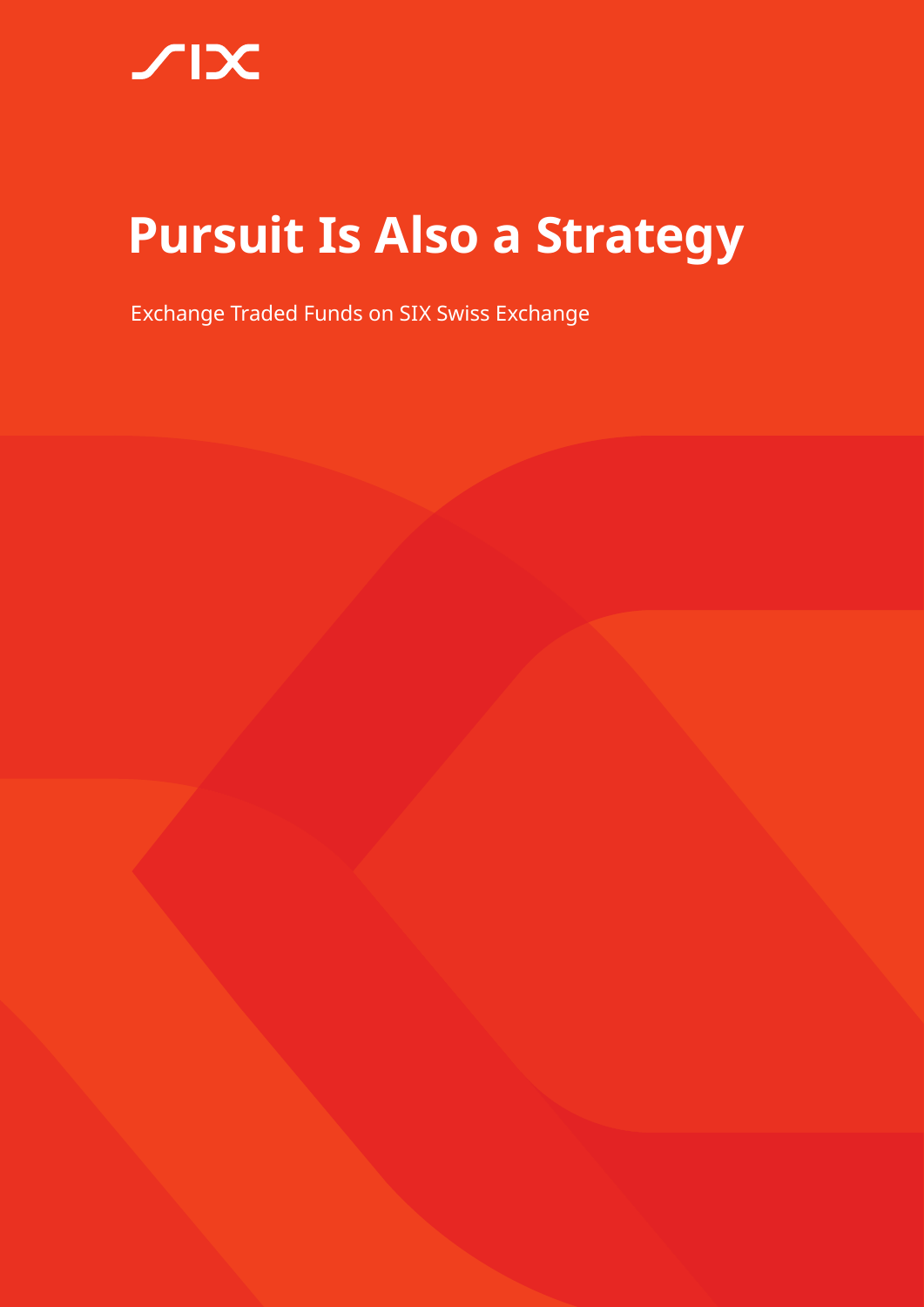

ETF is the abbreviation for Exchange Traded Fund. Learn about the numerous advantages of ETFs and discover the selection that SIX Swiss Exchange has to offer.

As the name suggests, ETFs are funds that can be traded on an exchange. They offer investors a high degree of security in several respects. Every ETF listed on SIX is checked and admitted for distribution by FINMA, the Swiss Financial Market Supervisory Authority. This guarantees that every product complies with Swiss investor protection rules.

#### **An Especially Safe Selection**

Legally, ETFs are segregated assets. And because the fund assets are separated from the insolvency estate, they are not subject to so-called counterparty risk. This means investors and their assets are protected, even if a fund company becomes insolvent.

#### **Efficient Trading**

ETFs offer you the numerous advantages of regulated exchange trading on SIX. We operate one of the world's most stable exchanges and bring together buyers and sellers from around the world on one central platform.

In addition, for every ETF a market maker establishes binding prices at which you can trade your fund units. This means you can buy and sell ETFs at any time, which makes it quick and easy to implement your investment decisions. You have several different order types available to do this.

#### **Constantly Monitored**

Trading on SIX Swiss Exchange is monitored continuously by specialists to make sure investors are treated equally and well protected. They also ensure market makers set buy and sell prices within a defined range so that every trade is executed at a fair price.

#### **Stay Flexible with ETFs**

The flexible use of ETFs in asset management is one of the numerous reasons why this segment has enjoyed uninterrupted growth on SIX. Going forward, the market penetration of ETFs is likely to increase further, making it likely they will develop into an integral part of institutional and private investors' portfolios. SIX is a clientfriendly and partner-oriented service provider for all issuers, market makers, regulators and investors. With numerous innovations and an unwavering commitment, we help to ensure that ETFs will become better understood and more widely used.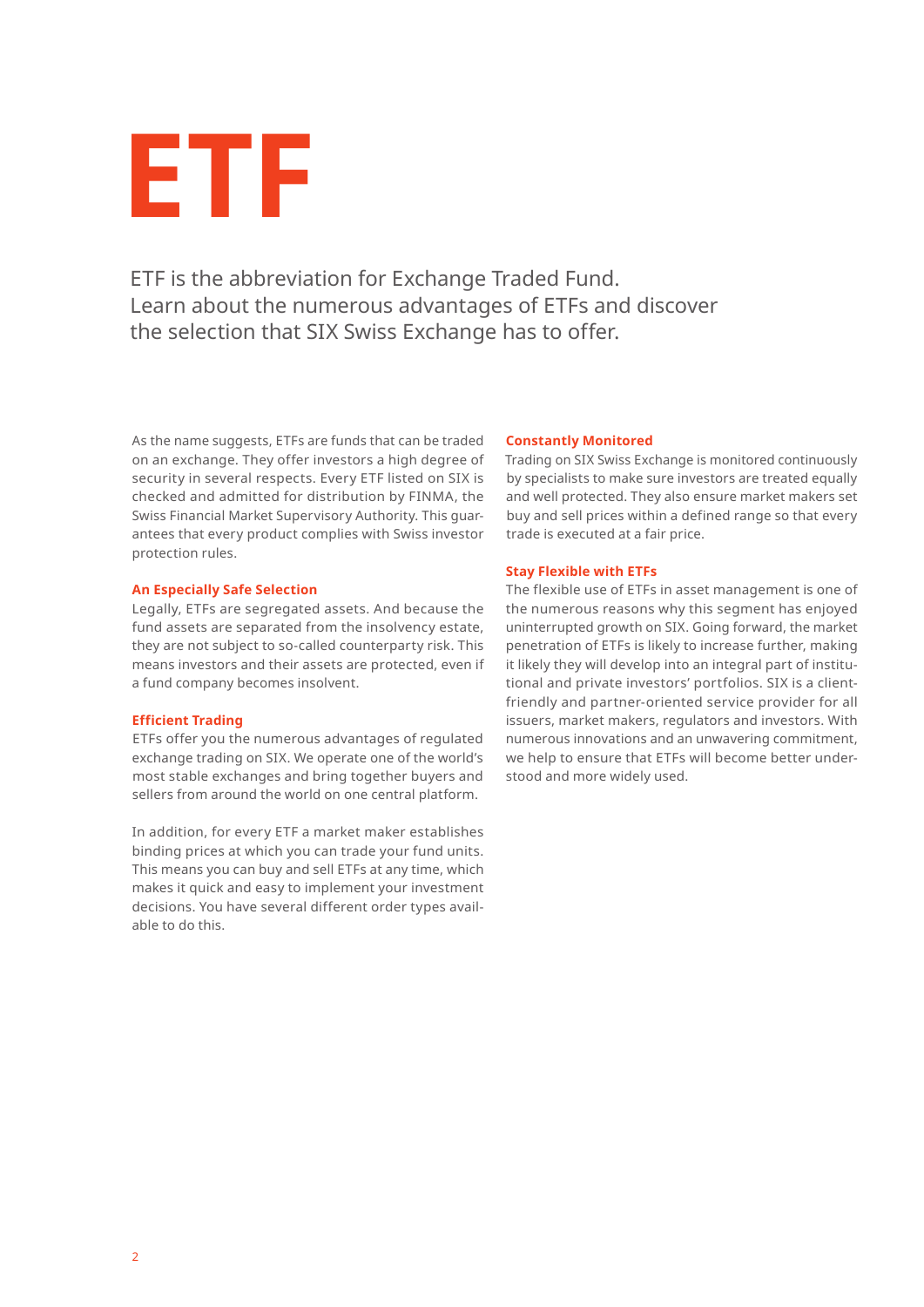### Diversification with a Single Transaction

Diversification means spreading risks. In this respect funds have advantages over individual investments in shares. A single ETF, for example, can provide you with coverage of the entire global equity market. The many possible combinations of asset classes, regions, sectors and strategies allow you to build a broadly diversified portfolio with just a few ETFs. An important role is played by indices. These baskets of securities, which are put together according to clear rules, are the basis for most ETFs. While it would be very expensive to invest directly in all of its individual securities, an ETF provides you an easy way to cover the entire index.

### Good Value for Your Money

ETFs have a simple and comparatively low-cost structure. Their management fees are often far less than those of traditional active mutual funds, and investors pay no creation or redemption fees (as they do in the primary market). As ETFs are traded continuously on an exchange (secondary market), pricing is transparent to the pub-



lic; costs to buy and sell the ETFs (brokerage fee) vary by bank and broker. ETFs do not have a defined maturity, in contrast to forward contracts (futures) for instance. That is why there are no costs for portfolio reallocations or any risk that you must reinvest your assets on less favourable terms.

### Maximum Transparency

The higher the level of transparency, the easier it is for you to make the right decisions. On its website, SIX publishes extensive trading information for ETFs, including binding bid/offer prices and trading volumes. The Market Quality Metrics online tool, which can also be found on our website, enables you to monitor the spread (the cost factor resulting from the difference between the bid and ask price). As ETFs generally replicate an index, you know exactly in which securities you are investing. In addition, issuers publish daily reports on the exact composition of the fund, which makes it possible for investors to monitor the fund's portfolio at all times.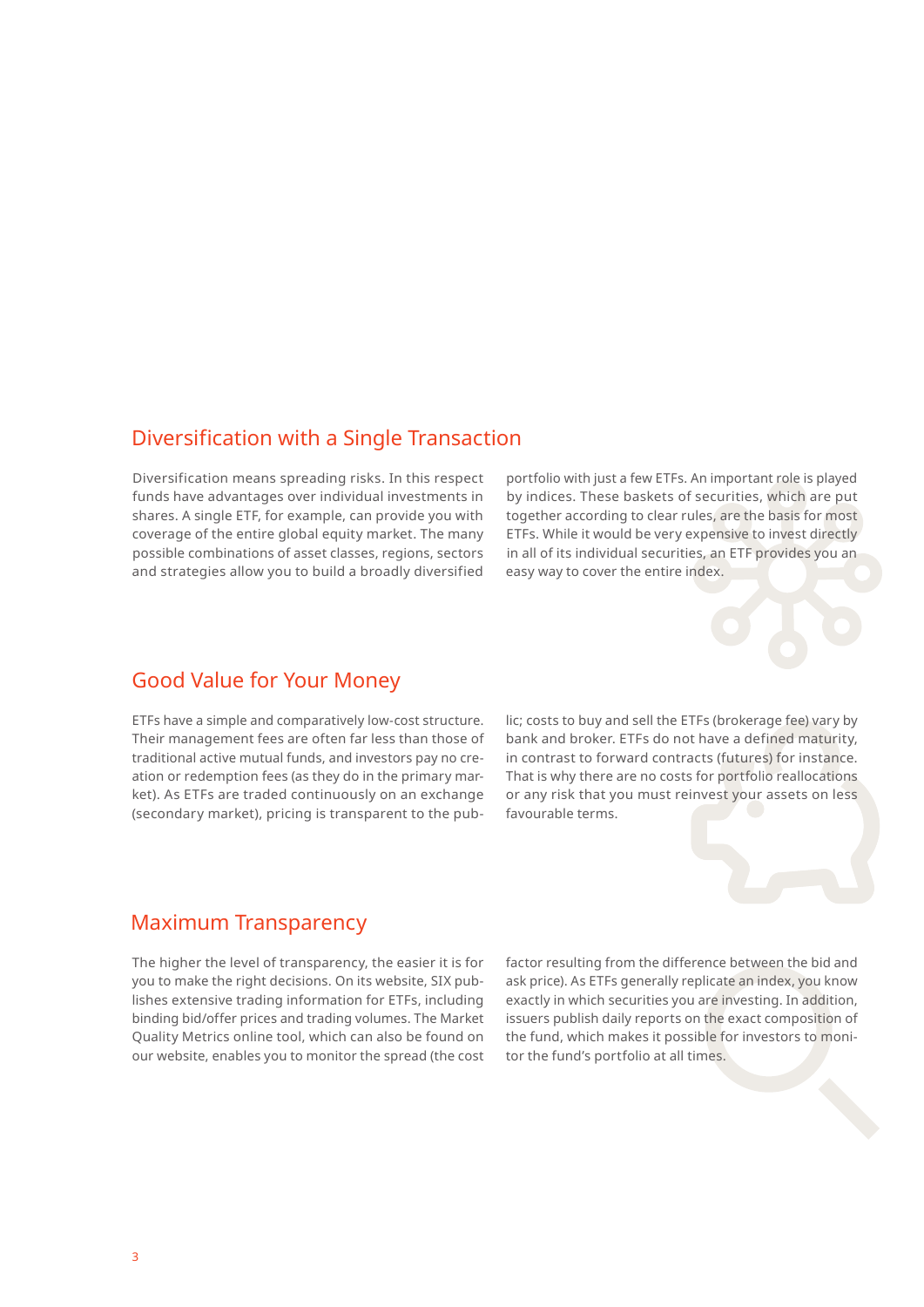### **Number of ETFs by Product Provider**

You will find a daily list of all providers and products on our website.



#### **Turnover Growth and Number of ETFs\***



\*Some fungible ETFs (same ISIN) are tradable in multiple currencies. They are accordingly counted more than once. Source: SIX, as at 31.12.2021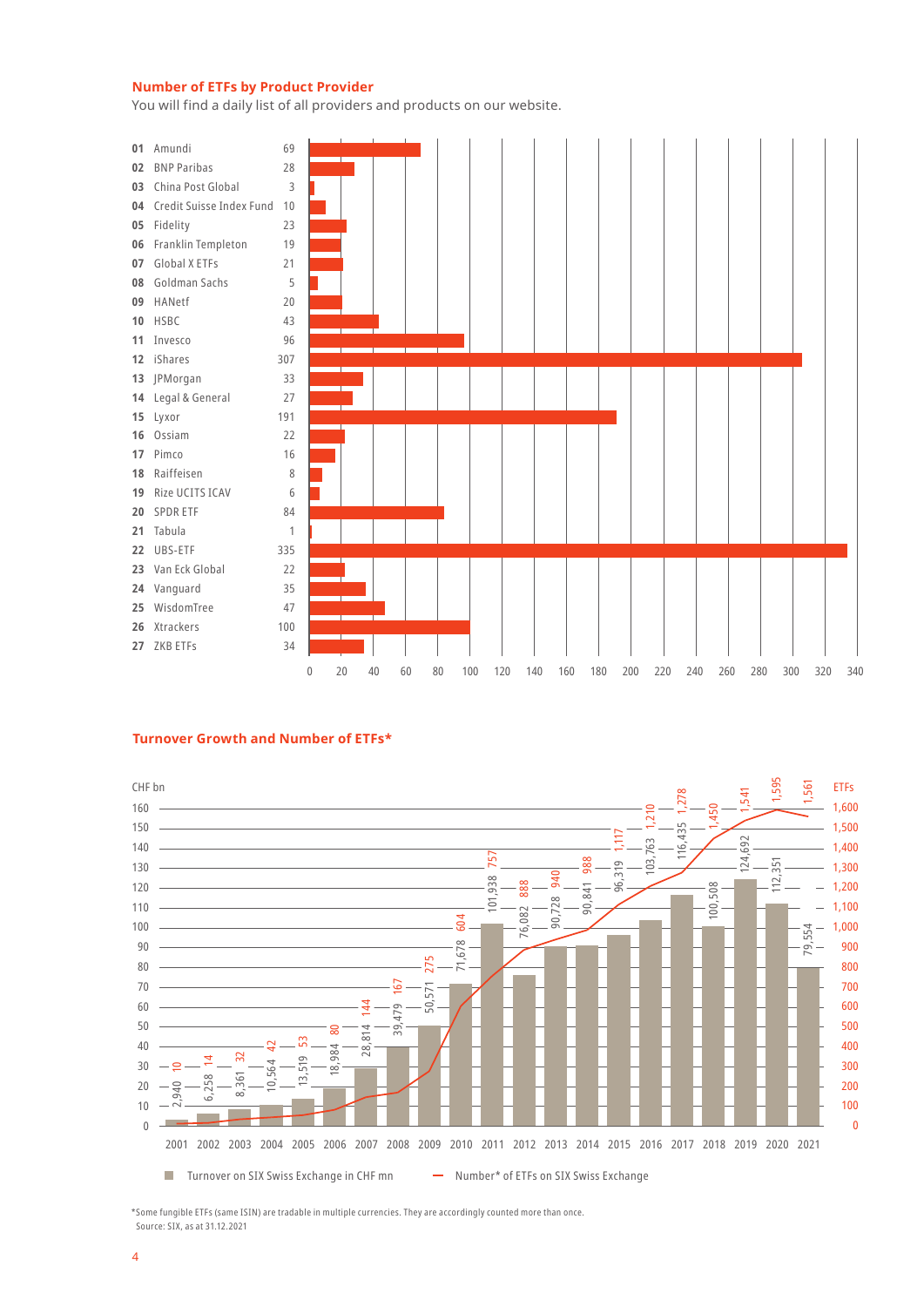### **ETF Trading Reaches New Record**

ETF trading on SIX Swiss Exchange reached its all-time high of 1.729 million trades in 2021. This performance represents growth of 3.7% on the previous year.

### **Turnover by Asset Class**

|                | 31.12.2021                      |        |                   |  |  |  |
|----------------|---------------------------------|--------|-------------------|--|--|--|
| 1              | <b>Equity Developed Markets</b> | 44.47% | 35, 375, 272, 654 |  |  |  |
| $\overline{2}$ | Commodities                     | 15.33% | 12,192,871,601    |  |  |  |
| 3              | <b>Equity Themes</b>            | 15.19% | 12,083,793,588    |  |  |  |
| $\overline{4}$ | <b>Equity Emerging Markets</b>  | 8.39%  | 6,674,551,161     |  |  |  |
| 5              | Fixed Income                    | 8.39%  | 6,672,806,603     |  |  |  |
| 6              | Equity Style/Strategy           | 7.73%  | 6,150,502,041     |  |  |  |
| 7              | <b>Funds</b>                    | 0.40%  | 316,464,446       |  |  |  |
| 8              | Volatility                      | 0.08%  | 63,921,788        |  |  |  |
| 9              | Money Market                    | 0.02%  | 19,838,062        |  |  |  |
| 10             | Other                           | 0.00%  | 3.533.076         |  |  |  |
| Total          |                                 | 100%   | 79,553,555,020    |  |  |  |



#### **Number of ETFs by Asset Class**

The latest overview of how many products are available by asset class can be found both on our website and in our ETF Market Report.

| 31.12.2021           |                                 |        |                |  |
|----------------------|---------------------------------|--------|----------------|--|
| 1                    | <b>Equity Developed Markets</b> | 28.32% | 442            |  |
| $\overline{2}$       | <b>Fixed Income</b>             | 24.54% | 383            |  |
| 3                    | <b>Equity Themes</b>            | 17.17% | 268            |  |
| $\overline{4}$       | <b>Equity Style/Strategy</b>    | 15.18% | 237            |  |
| 5                    | <b>Equity Emerging Markets</b>  | 8.14%  | 127            |  |
| 6                    | Commodities                     | 5.83%  | 91             |  |
| 7                    | Volatility                      | 0.58%  | 9              |  |
| 8                    | <b>Money Market</b>             | 0.13%  | $\overline{2}$ |  |
| 9                    | Funds                           | 0.06%  | 1              |  |
| 10                   | Other                           | 0.06%  | 1              |  |
| <b>Total</b><br>100% |                                 |        | 1,561          |  |



| 0 <sub>1</sub> | 28.32%  | <b>Equity Developed Markets</b> |
|----------------|---------|---------------------------------|
| 02             | 24.54%  | Fixed Income                    |
| 03             | 17.17 % | <b>Equity Themes</b>            |
| 04             | 15.18%  | Equity Style/Strategy           |
| 05             | 8.14%   | <b>Equity Emerging Markets</b>  |
| 06             | 5.83%   | Commodities                     |
| 07             | 0.58%   | Volatility                      |
| 08             | 0.13%   | Money Market                    |
| 09             | 0.06%   | Funds                           |
| 10             | 0.06%   | Other                           |

Source: SIX, as at 31.12.2021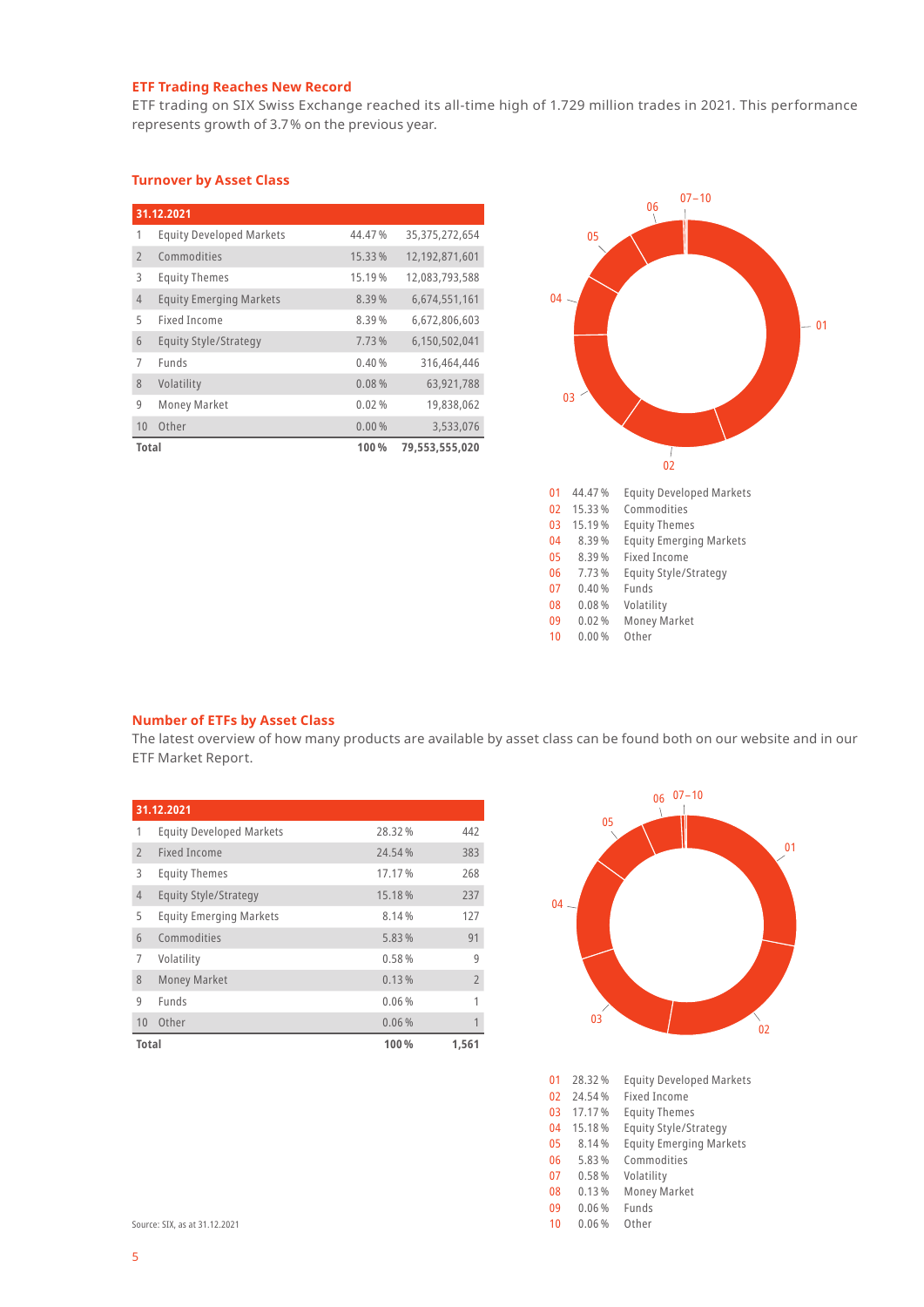## The Swiss stock exchange offers you an extensive range of ETFs. This choice of products can help you to achieve your investment goals – simply, securely and at low cost.

On SIX Swiss Exchange, investors will find an extensive range of Exchange Traded Funds. Their number has risen rapidly since 2000, when we became one of the first exchanges in Europe to open an ETF segment. Today, you can invest in more than 1,600 ETFs.

The range of issuers and market makers on SIX has expanded steadily, too. We offer you a unique mix of large and smaller providers from both Switzerland and abroad that offer a broad range of products or specific niches to cover a wide spectrum of investment needs.

#### **Future Growth Potential**

There is still significant potential for new providers and innovative products at SIX on the Swiss stock exchange.

**Nearly 1,600 ETFs** available to choose from

### **17 market makers**

providing liquidity at all times

### **27 ETF issuers**

from around the world

### **22 years ago**

SIX launched its ETF segment

### **1.729 million trades** Record for ETFs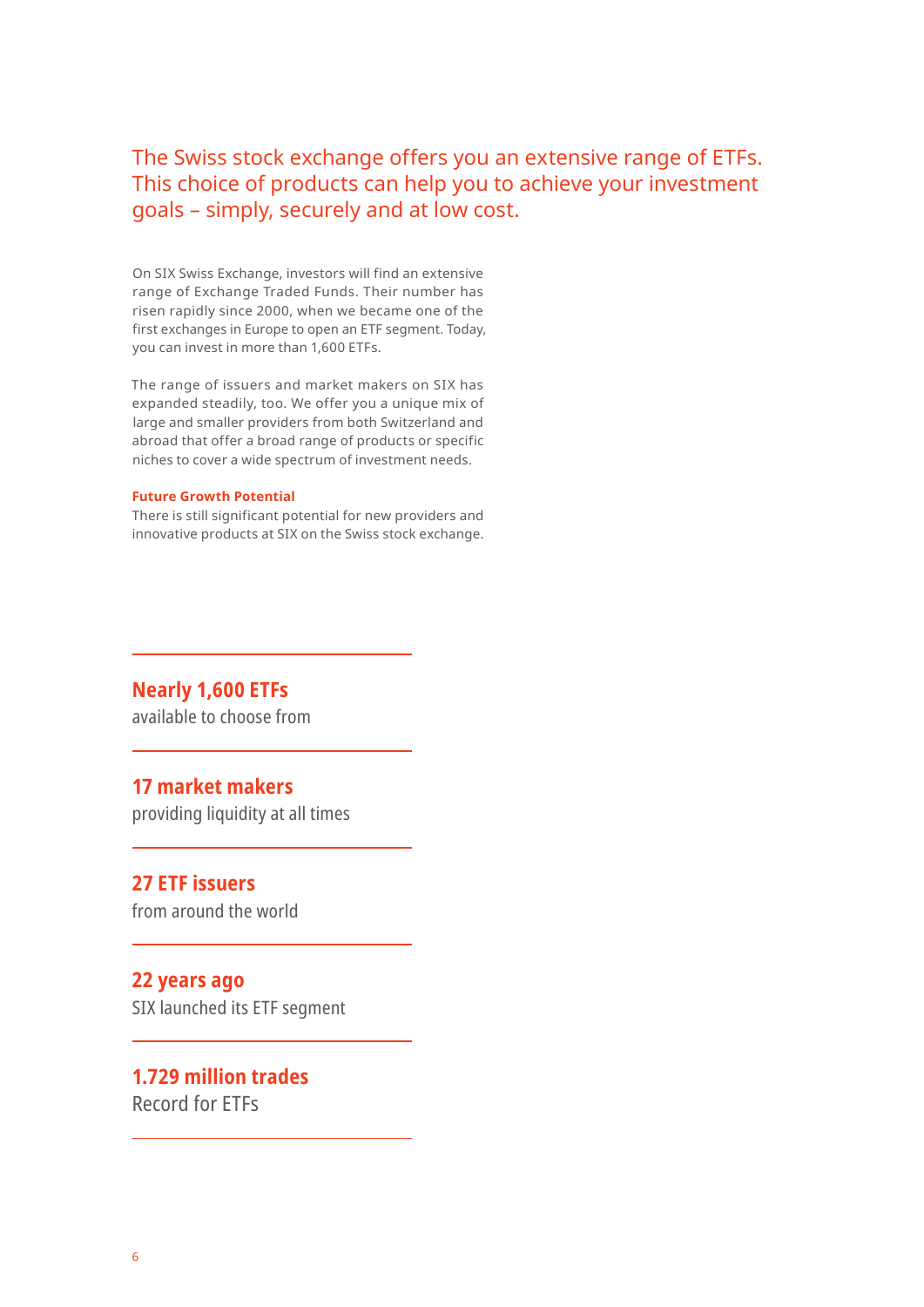## Discover our broad universe of attractive investment opportunities and choose the ETFs that are right for you.

Originally, only the largest equity indices were tracked, but in the wake of their successful growth ETFs have expanded to include additional asset classes, such as government and corporate bonds, money market, commodities and real estate. At the same time, further regions and countries, sectors, and investment strategies and themes have been covered, too.

#### **More Ways to Use Them**

Whether as a long-term investment, to manage cash over the short term, or for hedging purposes: ETFs provide both small private investors and institutional asset managers with an efficient way to build a portfolio that exactly fits their investment goals.

### **Eight Currencies**



**The choice is yours!** Providers can list their

products with us in eight currencies: **CHF, EUR, USD, GBP, AUD, CAD, JPY** and **SGD**. This gives you, as an investor, the benefit of being able to trade ETFs in the ideal currency for you.

#### **Always Well Informed**

We provide you with in-depth specialist knowledge and offer you useful publications, current news and a wide variety of events, which we conduct in close collaboration with the product providers and market makers.



### **Free Online Services**

On our website, you can find comprehensive information and statistics on all ETFs as well as their providers and market makers.